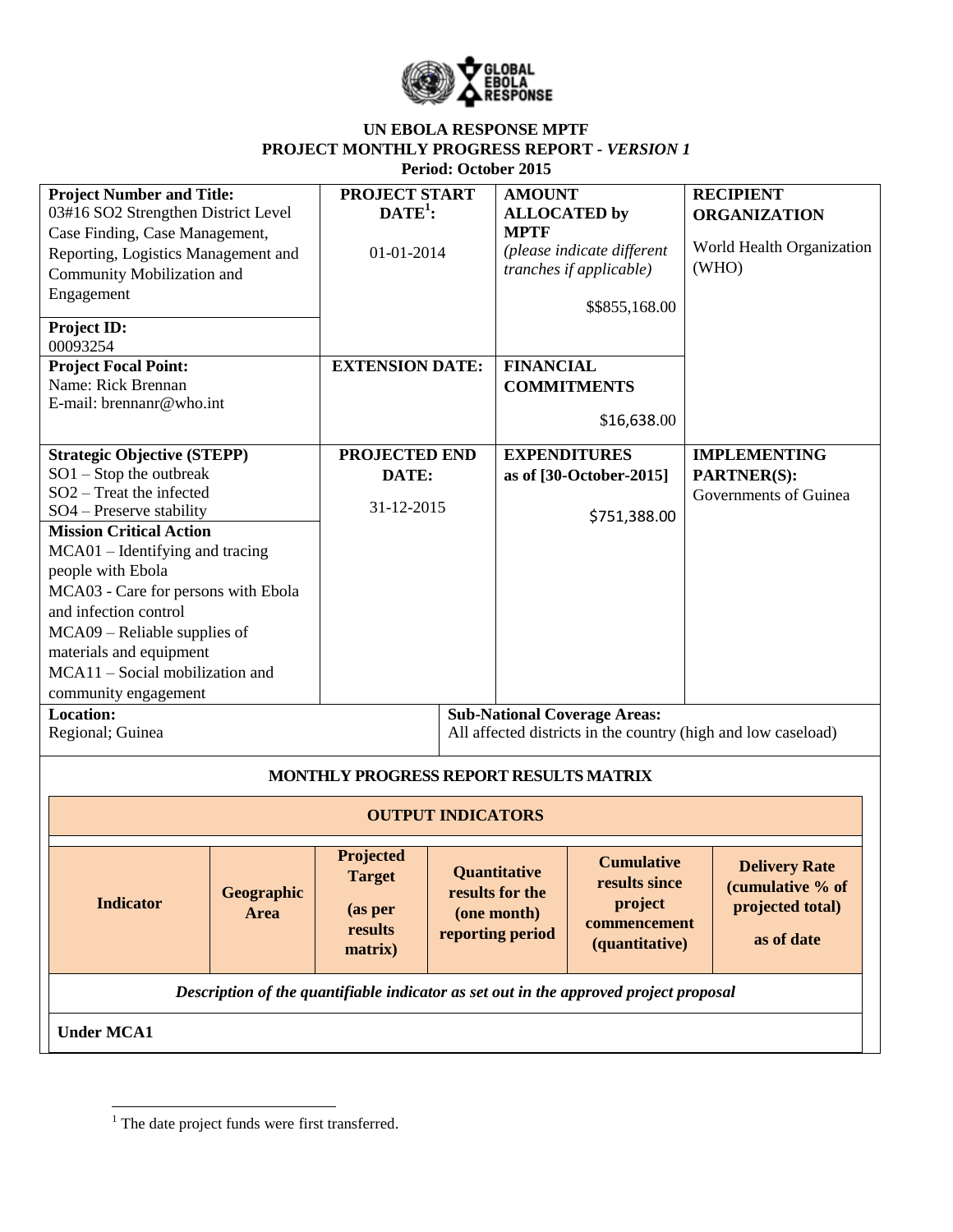

#### **UN EBOLA RESPONSE MPTF PROJECT MONTHLY PROGRESS REPORT** *- VERSION 1* **Period: October 2015**

|                                                                                   |                                             |                  | <b>EFFECT INDICATORS</b> (if available for the reporting period) |     |      |
|-----------------------------------------------------------------------------------|---------------------------------------------|------------------|------------------------------------------------------------------|-----|------|
| resolved                                                                          |                                             |                  |                                                                  |     |      |
| community resistance                                                              | countries                                   |                  |                                                                  |     |      |
| incidences of                                                                     | districts in 3                              | $>90\%$          |                                                                  |     |      |
| Proportion of                                                                     | All affected                                |                  |                                                                  |     |      |
| <b>Under MCA11</b>                                                                |                                             |                  |                                                                  |     |      |
|                                                                                   | countries                                   |                  |                                                                  |     |      |
| out of PPEs                                                                       | districts in 3                              | $\boldsymbol{0}$ |                                                                  |     |      |
| Incidences of stock                                                               | All affected                                |                  |                                                                  |     |      |
| <b>Under MCA09</b>                                                                |                                             |                  |                                                                  |     |      |
| infected by district                                                              | countries                                   |                  |                                                                  |     |      |
| health care workers                                                               | districts in 3                              | $\boldsymbol{0}$ | $\boldsymbol{0}$                                                 | 37  | 37   |
| Number of new                                                                     | All affected                                |                  |                                                                  |     |      |
| <b>Under MCA03</b>                                                                |                                             |                  |                                                                  |     |      |
| monitored                                                                         | countries                                   |                  |                                                                  |     |      |
| proportion of contacts                                                            | districts in 3                              | $>95\%$          | 99%                                                              | 99% | 100% |
| Weekly Average of                                                                 | All affected                                |                  |                                                                  |     |      |
| Proportion of suspect<br>cases investigated<br>within 24 hours of<br>notification | All affected<br>districts in 3<br>countries | $>90\%$          | 100%                                                             | 99% | 100% |

# **NARRATIVE**

# **Situation Update**

Seven confirmed cases of Ebola virus disease (EVD) were reported in Guinea during October: one in Conakry and five in and around the village of Kondeyah, in the subprefecture of Kaliah, Forecariah. Over 300 contacts remained under follow-up in Conakry and Forecariah, including 141 who were considered to be at high risk. There therefore remained a substantial near-term risk of further cases among contacts, in addition to a low medium-term risk of re-emergence of EVD as a result of re-emergence of Ebola virus that had persisted in a survivor.

### **Key Achievements**

- 100% of suspect cases were investigated
- 99% of contacts were monitoring once a day during their 21-day follow-up period
- Five of seven confirmed cases arose among known contacts
- Over 2000 laboratory samples tested nationwide in October